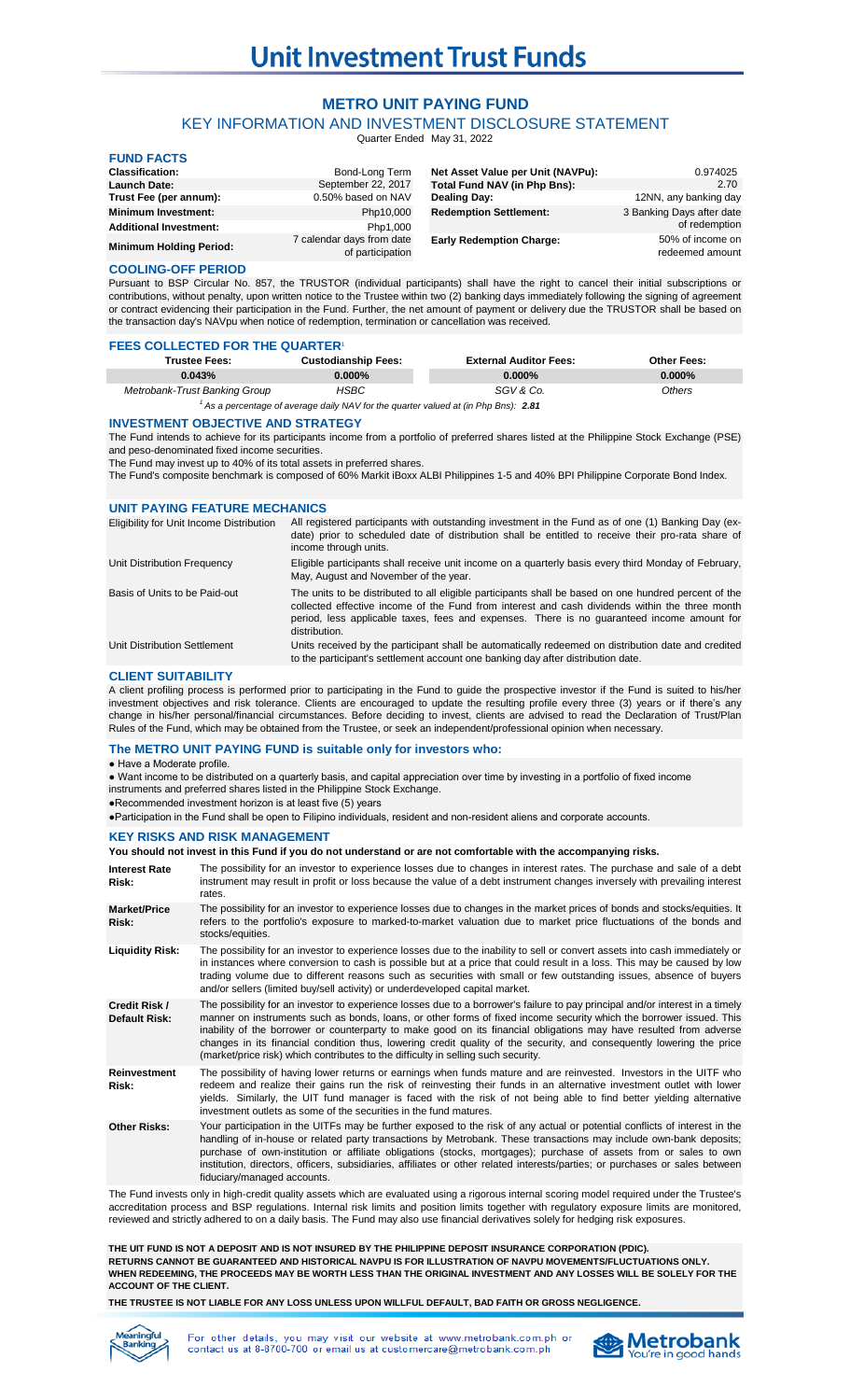# **FUND PERFORMANCE AND STATISTICS as of May 31, 2022**

*(Purely for reference purposes and is not a guarantee of future results)*

# **NAVPu GRAPH NAVPu OVER THE PAST 12 MONTHS**



#### 1.030390 0.971161 **STATISTICS** 3.11 Highest Lowest Weighted Average Duration (*in years* )

1.72% -2.65 -1.64 *<sup>2</sup>Volatility measures the degree to which the* Volatility, Past 1 Year *(in %)* <sup>2</sup> Sharpe Ratio3 Information Ratio<sup>4</sup>

*Fund fluctuates vis-à-vis its average return over a period of time. The lower the number, the more stable the Fund's return is relative to its average return over time. Starting December 2017, computation is based on the annualized standard deviation of monthly returns.* 

*<sup>3</sup>Sharpe Ratio is used to characterize how well the return of a Fund compensates the investor for the level of risk taken. The higher the number, the better.*

*4 Information Ratio measures reward-to-risk efficiency of the portfolio relative to the benchmark. The higher the number, the higher the reward per unit of risk.*

## \*Fund NAVPU does not reflect the income paid out on distribution date.

## **UNIT INCOME DISTRIBUTION INFORMATION**

| Date of Latest Distribution:                 | May 16, 2022  | NAVPu on Latest Distribution Date:                                                                   | 0.973285      |
|----------------------------------------------|---------------|------------------------------------------------------------------------------------------------------|---------------|
| Total Income for Distribution (Php):         | 28.216.640.58 | Equivalent Units for Distribution:                                                                   | 28.991.139.24 |
| Income in % (Feb. 19, 2022 to May. 13, 2022) | 0.987%        | Unit Income (Feb. 19, 2022 to May. 13, 2022)                                                         | 0.010         |
| <b>Past Distribution</b><br>Dates:           |               | 02/17/2020, 05/18/2020, 8/17/2020, 11/16/2020, 2/15/2021, 5/17/2021, 8/16/2021, 11/15/2021, 02/18/22 |               |

Amounts of distribution may vary, are not guaranteed and are determined by the Trustee in accordance with the Plan Rules. Income distribution may result in an immediate<br>decrease in NAVPu by the amount of the distribution.

## **CUMULATIVE PERFORMANCE<sup>5</sup>**

|                           | 1 QTR      | 2 QTR     | 3 QTR      | 4 QTR      | Since Inception <sup>5</sup> |
|---------------------------|------------|-----------|------------|------------|------------------------------|
| <b>Fund ROI</b>           | $-1.679%$  | $-3.052%$ | $-4.858%$  | $-4.444\%$ | $-2.598%$                    |
| <b>Fund Aggregate ROI</b> | $-0.689%$  | $-1.052%$ | $-2.000\%$ | $-0.735%$  | 14.724%                      |
| <b>Benchmark</b>          | $-0.494\%$ | $-0.443%$ | $-1.097%$  | $-0.276%$  | 13.987%                      |

Fund Aggregate ROI is inclusive of Pay-out Rate.

<sup>5</sup>The Bloomberg Philippine Sovereign Bond Index 1-5 year (BPHIL15) Adjusted was tentatively discontinued when the GS pricing basis shifted from PDST-R2 of PDEx to BVAL of Bloomberg effective October 29, 2018. For the meantime, an equivalent benchmark namely, *the BPI Philippine Government Bond 1-5 Year Index is being used until a new benchmark is identified.*

The Philippine Special Savings Rate General Average (net of taxes) has been discontinued effective 31 Dec 2019; The Fund used, the last available value of PSAVAVE (from January 2020 to September 22, 2020) and the average rate of the most recent 91-day Philippine *Treasury Bill auction, net of taxes (from September 23, 2020 until October 20, 2020).*

Effective October 21, 2020, the Fund benchmark is 40% Markit iBoxx ALBI Philippines 1-5, 40% BPI Philippine Corporate Bond Index and *20% average rate of the most recent 91-day Philippine Treasury Bill auction, net of taxes.*

| <b>PORTFOLIO COMPOSITION</b>                                   |           | <b>TOP 10 HOLDINGS</b> |                 |           |
|----------------------------------------------------------------|-----------|------------------------|-----------------|-----------|
| <b>Allocation</b>                                              | % of Fund | <b>Name</b>            | <b>Maturity</b> | % of Fund |
| Corporate Bonds                                                | 39.39%    | 1. EQP APB2Re          |                 | 9.81%     |
| Equities (Preferred Shares)                                    | 31.08%    | 2. EQP PCOR 3Ae        |                 | 8.74%     |
| <b>Government Securities</b>                                   | 17.27%    | 3. CBDBP               | 11.04.24        | 5.57%     |
| <b>Time Deposits</b>                                           | 10.25%    | 4. EQP JFCPBe          |                 | 4.28%     |
| Cash                                                           | 1.81%     | 5. EQP PCOR 3Be        |                 | 4.16%     |
| Other Receivables - Net of Liabilities <sup>6</sup>            | 0.20%     | 6. TD BPI              | 05.24.23        | 4.09%     |
| $6$ Includes accrued income from investments. receivables from |           | 7. FXT                 | 01.10.29        | 3.71%     |
| brokers/counterparties and unpaid expenses.                    |           | 8. TD SECB             | 05.08.23        | 3.71%     |
| <b>Maturity Profile</b>                                        |           | 9. CBMBT               | 09.04.26        | 3.68%     |
| Government Securities >1-3 years                               | 2.35%     | 10. EQP ACPB1e         |                 | 3.34%     |
| Government Securities > 3-5 years                              | 6.18%     |                        |                 |           |
| Government Securities > 5 years                                | 8.75%     |                        |                 |           |
| Corporate Bonds <3 years                                       | 14.54%    |                        |                 |           |
| Corporate Bonds > 3-5 years                                    | 15.48%    |                        |                 |           |
| Corporate Bonds > 5-7 years                                    | 8.60%     |                        |                 |           |
| Corporate Bonds >7-10 years                                    | 0.76%     |                        |                 |           |
|                                                                |           |                        |                 |           |

| <b>PORTFOLIO COMPOSITION</b>                                    | <b>TOP 10 HOLDINGS</b> |                 |                 |           |
|-----------------------------------------------------------------|------------------------|-----------------|-----------------|-----------|
| <b>Allocation</b>                                               | % of Fund              | <b>Name</b>     | <b>Maturity</b> | % of Fund |
| Corporate Bonds                                                 | 39.39%                 | 1. EQP APB2Re   |                 | 9.81%     |
| <b>Equities (Preferred Shares)</b>                              | 31.08%                 | 2. EQP PCOR 3Ae |                 | 8.74%     |
| Government Securities                                           | 17.27%                 | 3. CBDBP        | 11.04.24        | 5.57%     |
| Time Deposits                                                   | 10.25%                 | 4. EQP JFCPBe   |                 | 4.28%     |
| Cash                                                            | 1.81%                  | 5. EQP PCOR 3Be |                 | 4.16%     |
| Other Receivables - Net of Liabilities <sup>6</sup>             | 0.20%                  | 6. TD BPI       | 05.24.23        | 4.09%     |
| $^6$ Includes accrued income from investments, receivables from |                        | 7. FXT          | 01.10.29        | 3.71%     |
| brokers/counterparties and unpaid expenses.                     |                        | 8. TD SECB      | 05.08.23        | 3.71%     |
| <b>Maturity Profile</b>                                         |                        | 9. CBMBT        | 09.04.26        | 3.68%     |
| Government Securities >1-3 vears                                | 2.35%                  | 10 FOP ACPR1e   |                 | $3.34\%$  |

# **RELATED PARTY TRANSACTIONS**

| <b>Related Party</b> | <b>Transaction</b>            | <b>Market Value</b><br>(in Php Mns) |
|----------------------|-------------------------------|-------------------------------------|
| <b>MBTC</b>          | <b>Time Deposit Placement</b> | 2.99                                |
| <b>MBTC</b>          | Corporate Bonds               | 99.35                               |

*Investments in the said outlets were approved by the Trust Committee. Likewise, all related party transactions are conducted on an arm's length and best execution basis and within established limits.*